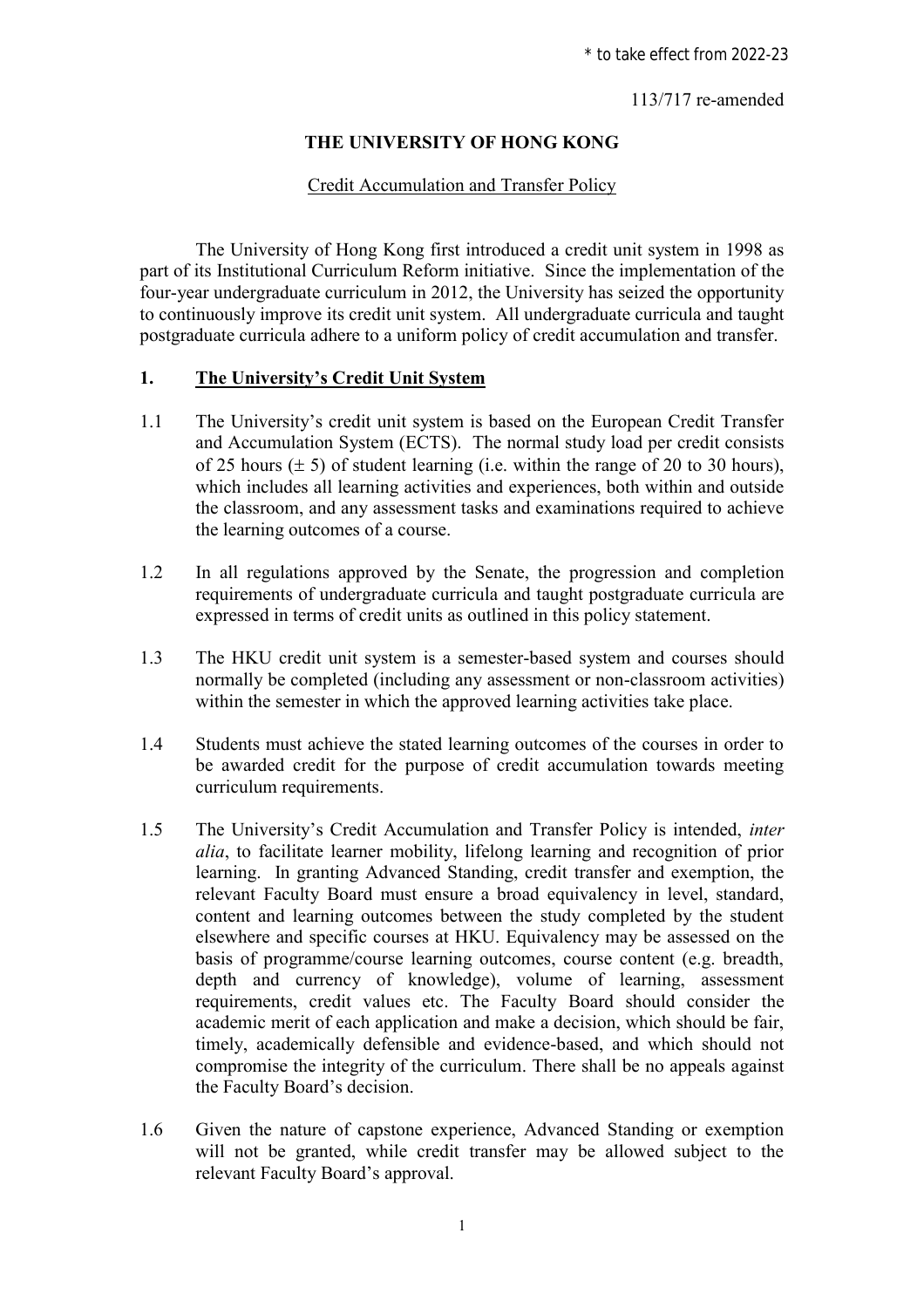- 1.7 Where Faculties see the need to formulate Faculty-specific policies for the granting of Advanced Standing, credit transfer and exemption, such policies should be aligned with the institutional policy and clearly communicated to staff and students online and in student handbooks.
- 1.8 Credit requirements of internal dual degrees, and joint/dual degrees offered in partnership with external institutions are subject to the Senate's approval on the advice of the Academic Board.

## **2. Credit and Residency Requirements for Undergraduate Curricula**

- 2.1 A standard undergraduate course is valued at 6 credits and represents onetenth of a full year's academic work. Courses with other multiples of 3 credits may be allowed by the Senate with good academic or professional rationale in order to reflect differences in academic study load. No course should have a credit value of less than 3 credits and no course should normally have a credit value of more than 30 credits.
- 2.2 A standard 6-credit course normally consists of approximately 150 hours of student learning as defined in paragraph 1.1 above; and in all cases the student study load required for a standard 6-credit course will be within the range of no less than 120 hours and no more than 180 hours.
- 2.3 Unless with the Senate's approval, no student in a standard four-year undergraduate curriculum shall be required to complete more than 240 credits: credit requirements for major programmes will be determined by Senate, but in all cases will be within the range of 72 to 96 credits; credit requirements for minor programmes will be determined by Senate, but in all cases will be within the range of 36 to 48 credits. The Common Core Curriculum will consist of 36 credits for all single undergraduate degree curricula and 24 credits for all dual degree curricula, unless otherwise prescribed in the curriculum regulations and syllabuses.
- 2.4 A semester as defined by the Senate (but excluding the Summer Semester and extended semesters as approved by Senate for the clinical Faculties) will consist of 30 credits of undergraduate academic work and a standard four-year undergraduate degree curriculum will consist of eight semesters.
	- 2.4.1 Students may choose to take unbalanced study loads in different semesters but will not normally be allowed to take fewer than 24 credits or more than 36 credits in any one semester. Students may, of their own volition, take additional credits not exceeding 6 credits in each semester, and/or further credits during the Summer Semester, up to a maximum of 288 credits under a standard four-year undergraduate curriculum. The maximum study load of 72 credits per academic year shall normally include courses taken to make up for failed credits. Notwithstanding the heavy curriculum requirements for the achievement of two degrees, students in dual degree curricula cannot be required to complete more than 72 credits in each academic year, unless with Senate's approval.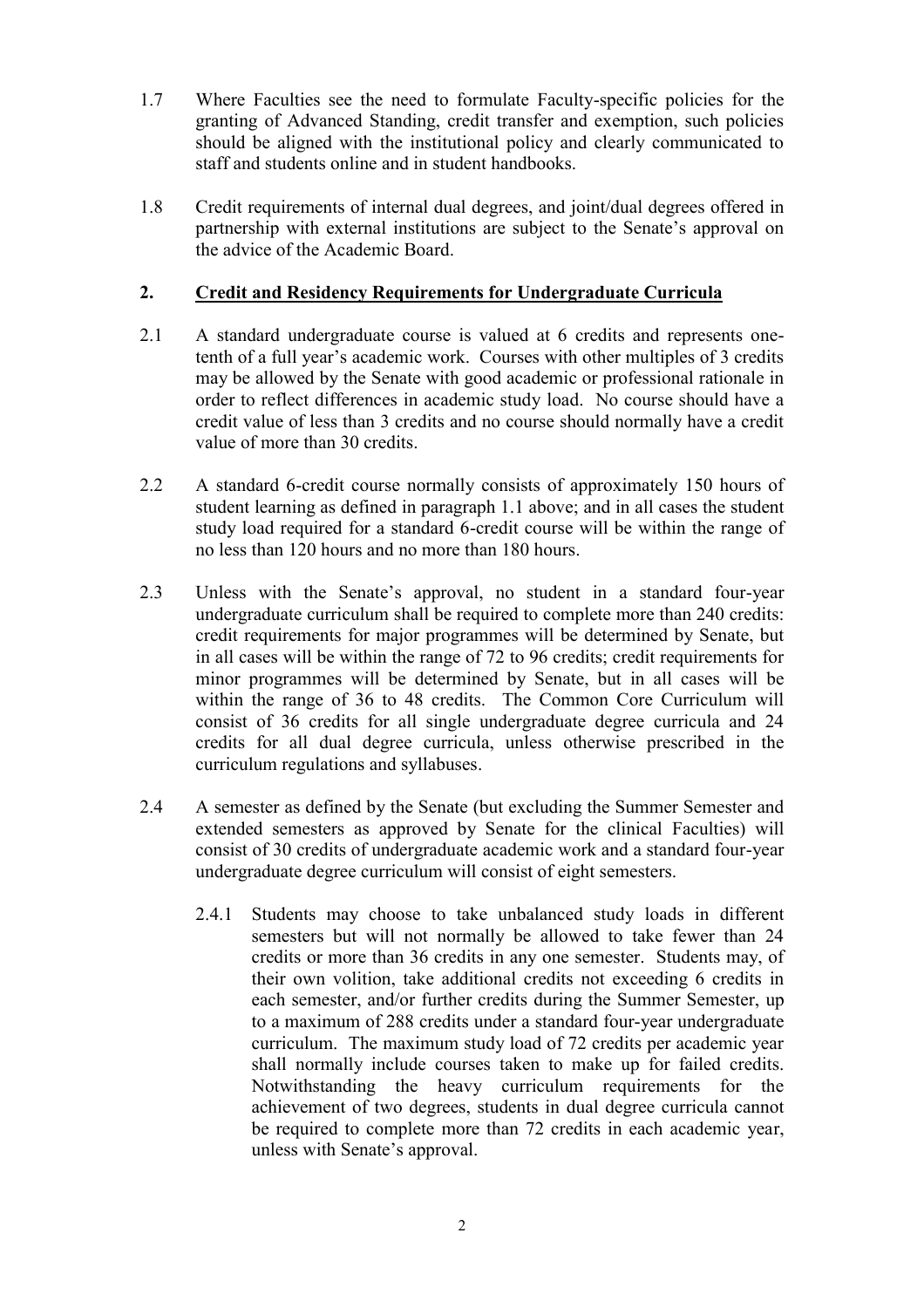- 2.4.2 Students may choose to take an unbalanced study load in different years and may, with the approval of the relevant Faculty Board, exceed the maximum study load of 72 credits per academic year but shall not in any case exceed the maximum curriculum load<sup>1</sup> for the normative period of study of 288 credits under a standard four-year undergraduate curriculum, except as provided for in paragraph 2.4.3 below.
- 2.4.3 Where students are required to make up for failed credits, students may be required or permitted by the relevant Faculty Board to exceed the annual study load of 72 credits but which shall not, in total, exceed the maximum curriculum study load<sup>1</sup> for the maximum period of registration of 432 credits under a standard four-year undergraduate curriculum.
- 2.5 In addition to the primary definition of course study load described in paragraph 2.2 above, study load should be defined according to the output requirements for all assessable coursework and examinations, and the contact hours of instruction required for achieving the stated learning outcomes of the course. Every undergraduate curriculum and major and minor programme will provide a Credit Unit Statement for its courses in which the standard 6 credit course will be defined according to: (a) the total student commitment of approximately 150 hours (but within the range of 120-180 hours), (b) the output requirements for assessable coursework and examinations, and (c) the number of contact hours of instruction required in order to achieve the stated learning outcomes of the courses within the curriculum or programme. All undergraduate curriculum and major and minor programme Credit Unit Statements approved by the Senate will form part of this Credit Accumulation and Transfer Policy document.
- 2.6 All credit-bearing courses within major programmes and non-programme based curricula will be classified as either Introductory Courses or Advanced Courses. Introductory Courses are normally taken in the first four semesters of study under a standard four-year undergraduate curriculum, unless taken to meet pre-requisite or co-requisite requirements for progression in the major programme or the degree curriculum. Advanced Courses are normally taken in the subsequent semesters of study. The learning outcomes required in all courses should reflect the desired progression in learning from Introductory to Advanced Courses.
- 2.7 Credits awarded for one course may not be counted towards the fulfillment of requirements of more than one part of a curriculum or programme, but a course or combination of courses which constitute a prerequisite for more than one major or minor programme may be used to satisfy the requirements of both programmes up to the credit limits specified by Senate, especially in cases where students require such credits in order to declare a double major.
- 2.8 In order to qualify for the award of any standard four-year undergraduate degree, students who are awarded Advanced Standing must accumulate a minimum of 120 credits during their candidature at the University through

 $\overline{a}$ 

<sup>&</sup>lt;sup>1</sup> The Senate is the approving authority for a waiver of the maximum curriculum load, a case of which must be made by the relevant Faculty Board with justifications.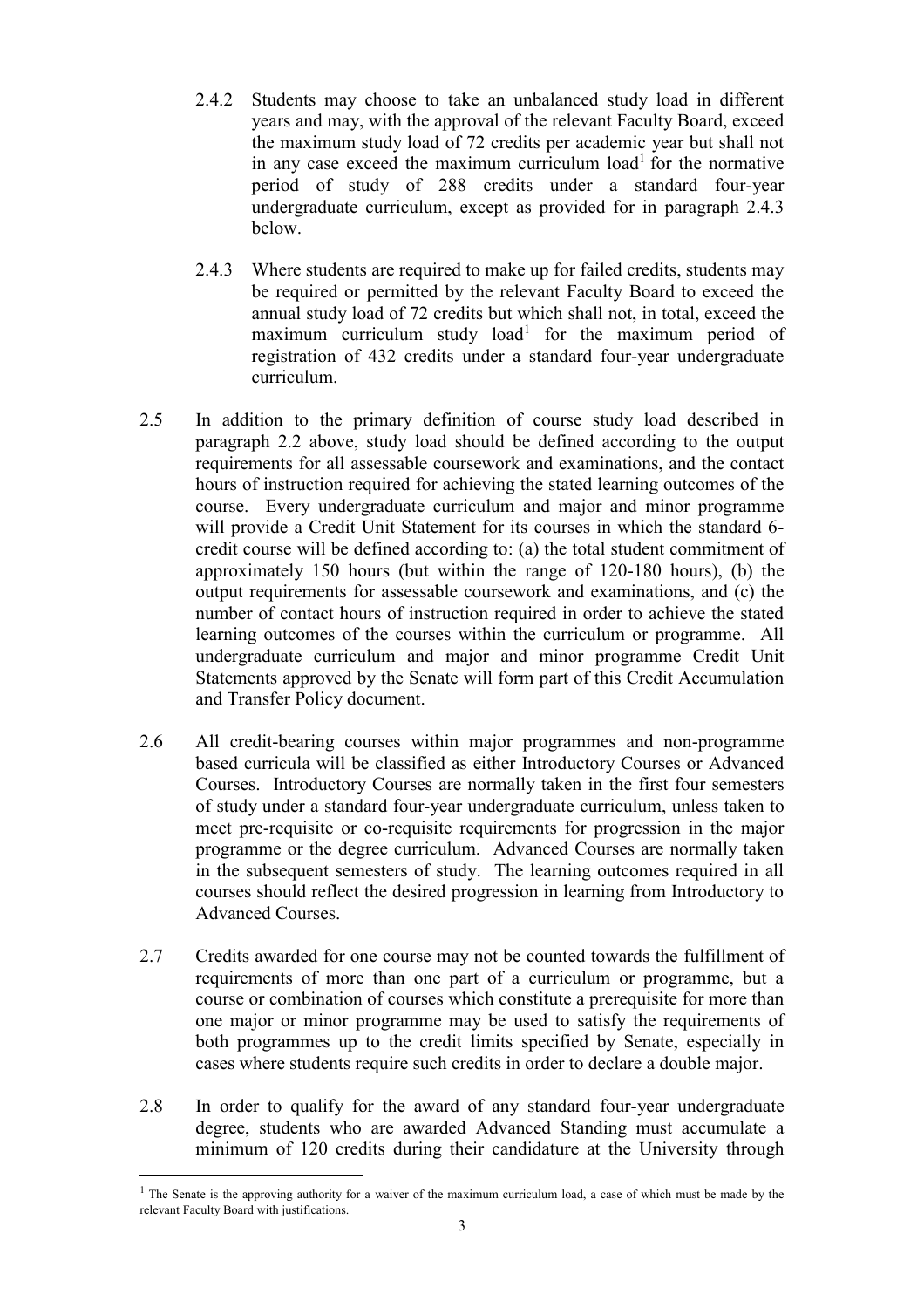study at this University or from transfer of credits for courses completed at other institutions, subject to the provisions of Statute III.5 and Regulation  $UG2(b)^2$  of the "Regulations for First Degree Curricula". Students in undergraduate curricula requiring more than four years of study must accumulate at least half of the credits normally required for those degree curricula during their candidature at the University.

2.9 Any student may complete the credit requirements for graduation in a degree curriculum in less than four academic years or eight semesters within the limitations of paragraphs 2.4, 2.8 and 6.1 and in accordance with Statute III.5. All students must complete the credit requirements for graduation in a degree curriculum within the prescribed maximum period of registration.

## **3. Credit Requirements for Taught Postgraduate Curricula**

- 3.1 All taught postgraduate courses are in multiples of 3 credits to cater to different curricular needs and requirements. A capstone experience carries a minimum of 6 credits, the successful completion of which forms part of the graduation requirement for a Master's degree. Courses which do not carry any credit may be approved by the Faculty Board with good reasons.
- 3.2 The normative credit requirements are: (a) 60 90 credits for a Master's degree or an advanced diploma; (b)  $45 - 60$  credits for a postgraduate diploma; and  $(c)$  30 – 45 credits for a postgraduate certificate.
- 3.3 A Master's degree or an advanced diploma normally requires a minimum of one year of full-time study (or equivalent). A postgraduate diploma or a postgraduate certificate typically entails one year of full-time study (or equivalent), unless otherwise approved by the Senate.
- 3.4 The normative study load of a year of full-time study is 60 credits, subject to a maximum of 90 credits. Variations from this range shall be approved by the Senate. The annual study load of part-time study is normally less than 60 credits.
- 3.5 Individual curricula may stipulate a higher credit requirement and/or a longer study period than the limits specified in paragraphs 3.2 to 3.4 above where so necessitated by international disciplinary benchmarking or specific professional/accreditation requirements, subject to the Senate's approval.
- 3.6 A postgraduate diploma or a postgraduate certificate may be offered as one or a combination of the following:
	- (a) a standalone curriculum for direct admission of students and an award on its own;

 $\overline{a}$ 

<sup>2</sup> Regulation UG2(b) of the "Regulations for First Degree Curricula" reads: "in accordance with Statute III.5 and notwithstanding the granting of advanced and/or transfer credits, a minimum of two semesters of study at this University shall be required before a candidate is considered for the award of a first degree, other than a degree in medicine or surgery, and a minimum of four semesters of study at this University shall be required before a candidate is considered for a first degree in medicine or surgery".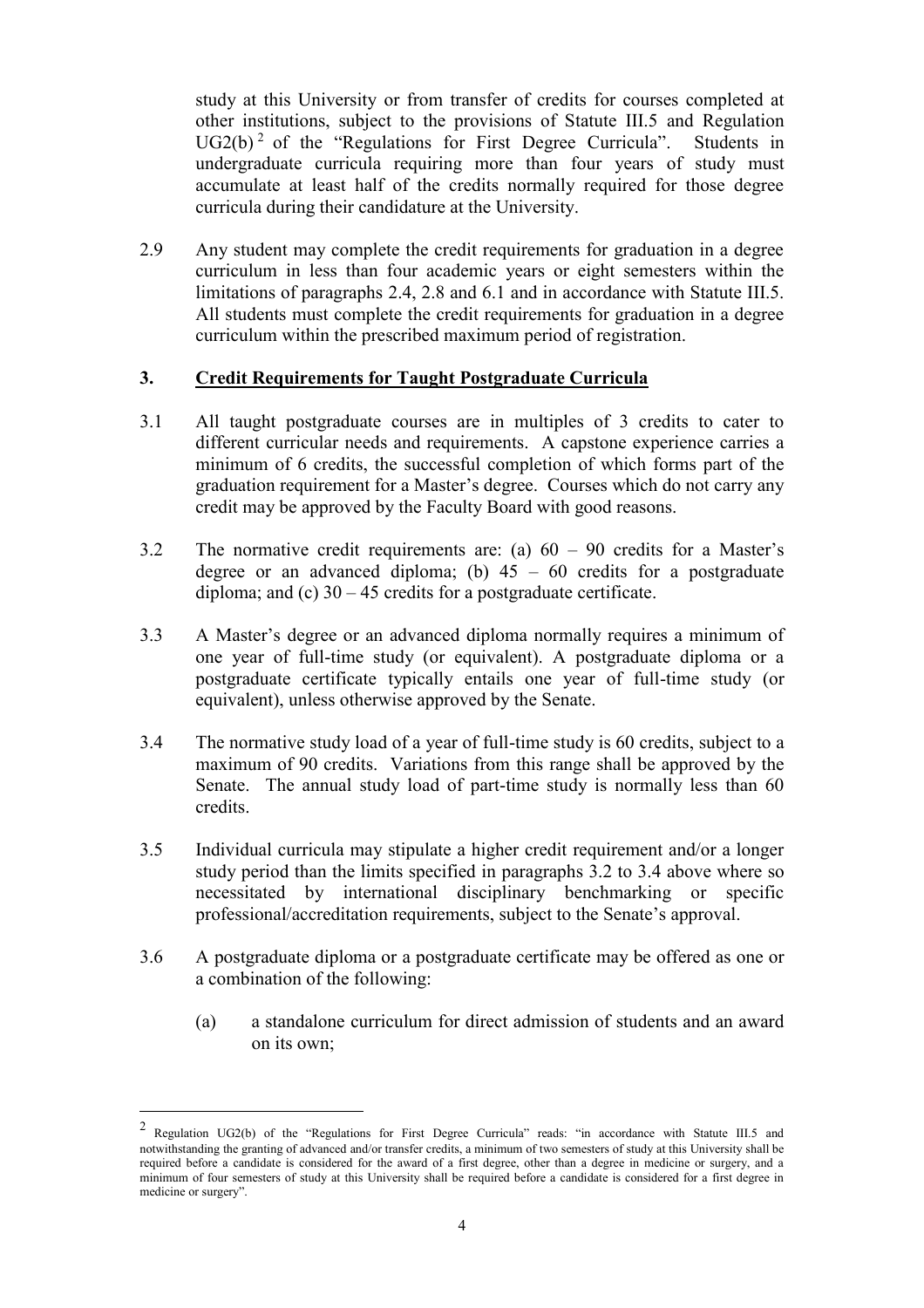- (b) an exit award to recognise the achievements of students who have not completed all the requirements of a higher award but who have satisfied the requirements of the exit award as specified in curriculum regulations. Those who have been granted the exit award shall not be re-admitted to the curriculum of the higher award;
- (c) articulation of a postgraduate diploma with a Master's degree (or articulation of a postgraduate certificate with a postgraduate diploma and/or a Master's degree) as specified in curriculum regulations, to enable students who have completed the requirements of a lower award to transfer their candidature to a higher award, with the earned credits to count towards the higher award, subject to the condition that the students will not be awarded the lower qualification.
	- i) For the purpose of determining the maximum period of registration for the higher award, the period of study shall be counted from the commencement date of the lower award.
	- ii) The Faculty may make regulatory provision for students who ultimately have not completed the requirements of the higher award to be granted the lower qualification as an exit award.
	- iii) If arrangements exist to enable students who have been awarded a lower qualification to apply for admission to a higher award, such provision should be specified in the relevant curriculum regulations, inclusive of the stipulation of the maximum time lag between completion of the lower award and enrolment for the higher award, and granting of advanced standing and/or exemption. Generally, if the two curricula have a significant overlap (viz. exceeding 30% of the curriculum of the higher award), the two awards should be made an impermissible combination. In other words, students who have been awarded the lower qualification shall not be allowed to enroll for the higher award.
- 3.7 A taught postgraduate curriculum should normally consist of postgraduatelevel courses only. Cross-listing<sup>3</sup> of undergraduate courses in a taught postgraduate curriculum with the credits earned to count towards fulfilling curriculum requirements may be allowed, but it must be justified with good academic reasons for the Academic Board's approval, and in any case, is subject to either a cap of 15% of the total credit requirement or 12 credits in the case of a Master's degree or an advanced diploma, and either 15% of the total credit requirement or 6 credits in the case of a postgraduate diploma or a postgraduate certificate.
- 3.8 A Credit Unit Statement should be drawn up for each taught postgraduate curriculum in which its courses are defined according to: (a) the total student commitment in terms of learning hours; (b) the output requirements for assessable coursework and examinations; and (c) the number of contact hours of instruction required in order to achieve the stated learning outcomes of the

 $\overline{a}$ 

<sup>&</sup>lt;sup>3</sup> The same course should be listed in undergraduate and taught postgraduate curricula by using the same course code.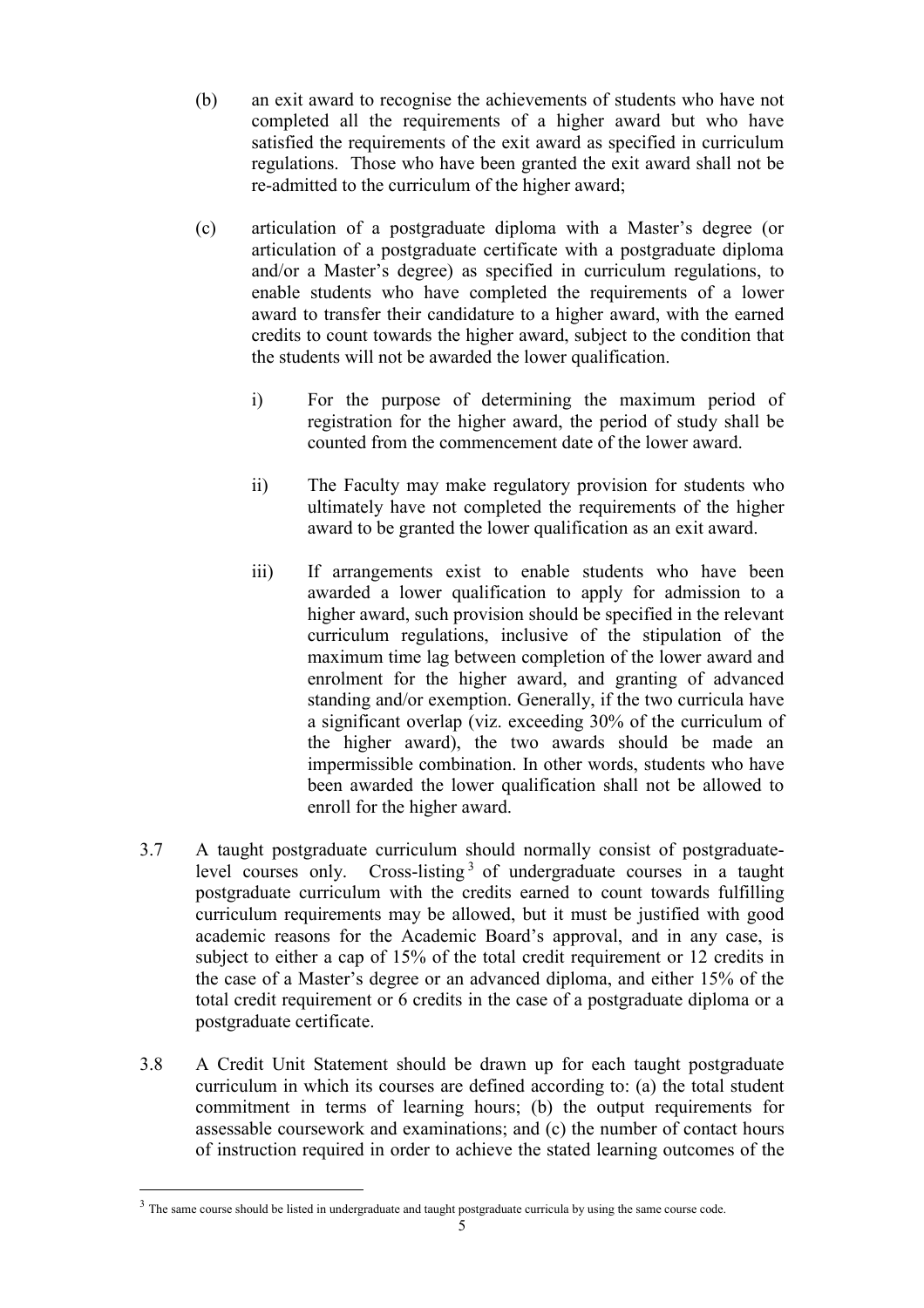courses within the curriculum. The Credit Unit Statements of all taught postgraduate curricula approved by the Senate will form part of this Credit Accumulation and Transfer Policy document.

## **4. Grade Point Average (GPA)**

- 4.1 All course results, including failures, will be included in the calculation of Semester GPA, Year GPA, Cumulative GPA, and Graduation GPA. For undergraduate students in the 2017-18 intake and thereafter who have successfully completed six Common Core courses, the calculation of Graduation GPA is subject to the proviso that either five Common Core courses with the highest grades (covering all four Areas of Inquiry), or all six courses will be counted towards Graduation GPA, depending on which generates the higher Graduation GPA.
- 4.2. The calculation of the various forms of GPA stated in paragraph 4.1 above will be made according to a standard set of formulas elaborated at **[Annex I](#page-7-0)** (document 269/1214 amended).

# **5. Advanced Standing**

- 5.1 Students may, with the approval of the relevant Faculty Board, be granted Advanced Standing for approved studies completed before admission to the University. In such cases, credit is granted to advance a student's academic progress. Such advancement may be granted with regard to individual course credits, particular sections of a curriculum or programme, or blocks of credit required for progression from one semester to another. Students awarded Advanced Standing will not be required to complete any further courses in order to satisfy the requirements of those parts of the curriculum or programme for which they have been granted Advanced Standing. Students who are awarded Advanced Standing will not be granted any further credit transfer for those studies for which Advanced Standing has been granted.
- 5.2 For undergraduate curricula, a maximum of 120 credits of Advanced Standing may be awarded.
- 5.3 For taught postgraduate curricula, the maximum limit of Advanced Standing is 20% of the total credit requirement, subject to the overriding condition that the combined total of Advanced Standing and credit transfer is 50% of the total credit requirement.

## **6. Credit Transfer**

6.1 Students may, with the approval of the relevant Faculty Board, transfer credits for courses completed at other institutions (whether inside or outside of Hong Kong) at any time during their candidature, but the results of those courses will not be included in the calculation of GPA. The principles for granting and calculating credit transfer are set out at **[Annex II](#page-9-0)** (document 149/115 amended). Students awarded credit for courses completed outside the University in satisfaction of degree requirements will not be required to complete any further internal courses in order to satisfy those requirements.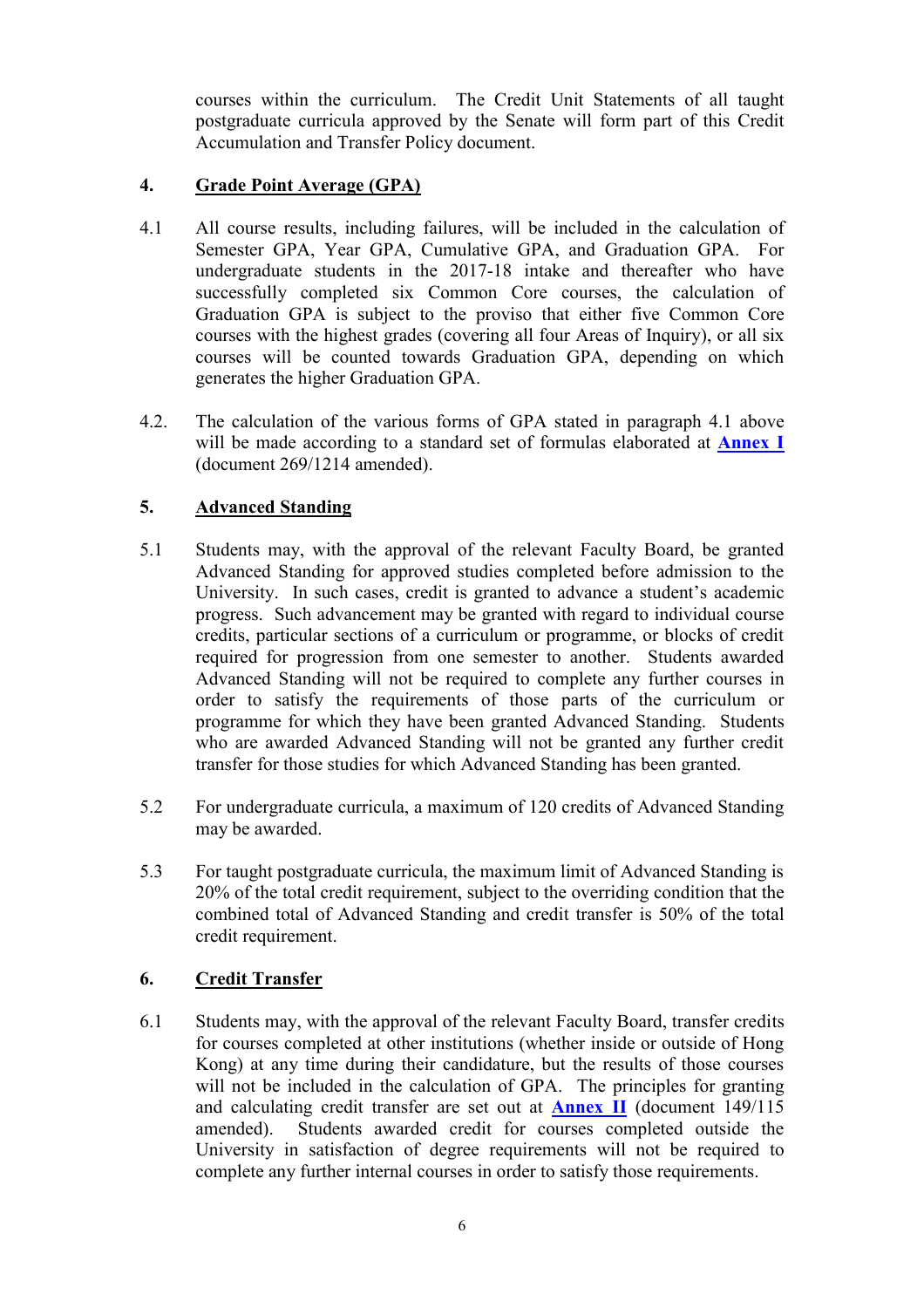- 6.2 For undergraduate curricula and subject to paragraphs 2.8 and 5.1, a maximum of 120 credits may be transferred.
- 6.3 For taught postgraduate curricula, the maximum limit of credit transfer is 50% of the total credit requirement, subject to the overriding condition that the combined total of Advanced Standing and credit transfer is 50% of the total credit requirement.

## **7. Course Exemption**

7.1 Students may, with the approval of the relevant Faculty Board, be granted exemption from required courses. Students who are exempted from required courses must replace the relevant number of exempted credits with courses of the same credit value.

November 4, 2008 amended May 2010 amended June 2010 amended October 2011 amended February 2012 amended January 2015 amended July 2017 amended August 2019 amended May 2022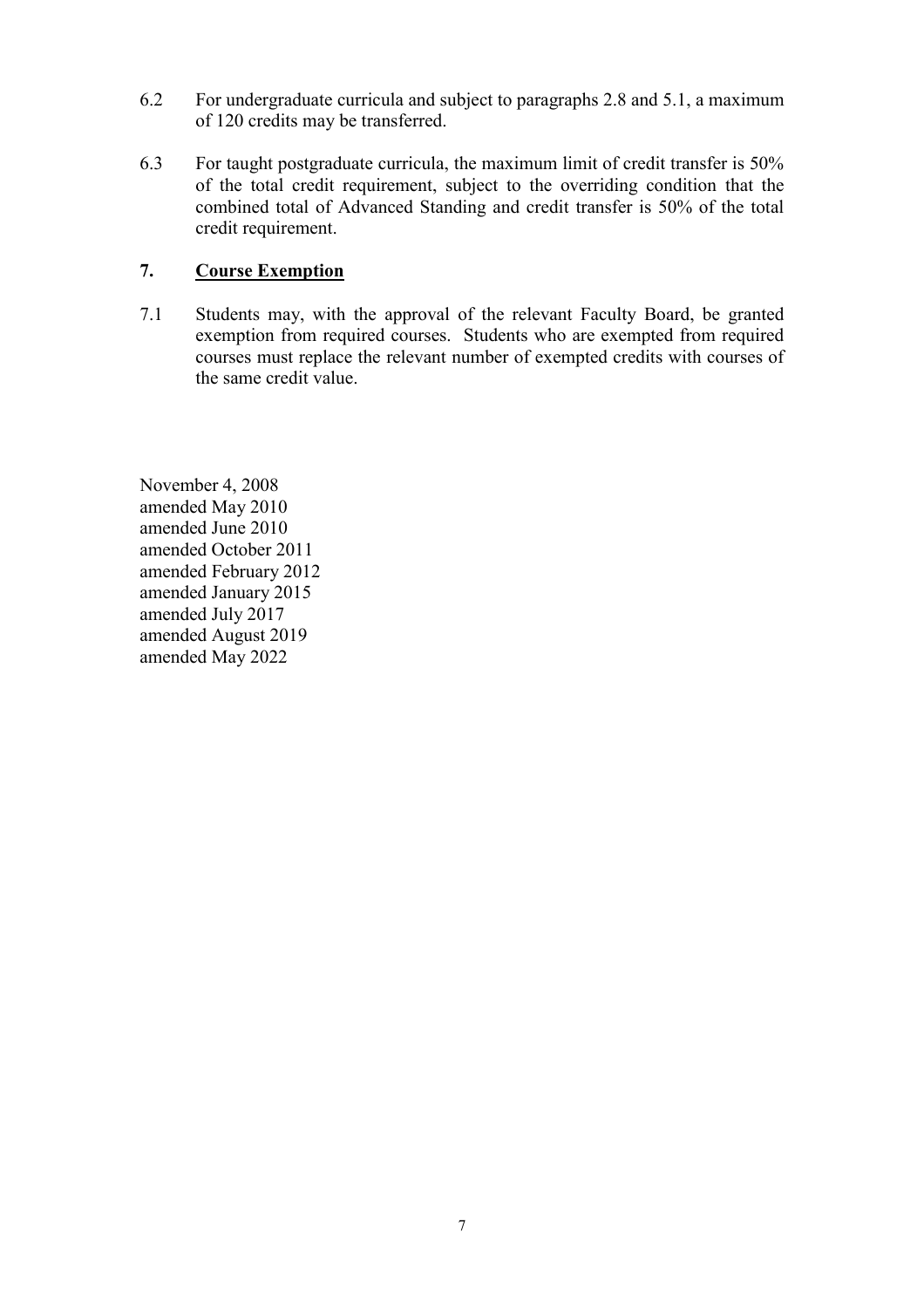#### **THE UNIVERSITY OF HONG KONG**

### Credit Accumulation and Transfer Policy – Calculation of Grade Point Average

<span id="page-7-0"></span>'Grade Point Average' or 'GPA' is a numerical measure of a candidate's academic achievement over a specified period of time, and is calculated by the total of the product of grade points earned for each course attempted (including failed courses) and its credit value being divided by the total number of credits attempted:

> *GPA* = Σ *i Course Grade Point* × *Course Credit Value* Σ *i Course Credit Value* (where 'i' is the number of all passed and failed

courses taken by the student over a specified period)

'Semester Grade Point Average' or 'SGPA' is the GPA in respect of courses attempted by a candidate (including failed courses) during a given semester:

> *SGPA* = Σ *j Course Grade Point* × *Course Credit Value* Σ *j Course Credit Value* (where 'j' is the number of all passed and failed courses taken by the student during a given semester)

'Year Grade Point Average' or 'YGPA' is the GPA in respect of courses attempted by a candidate (including failed courses) during a given academic year:

$$
YGPA = \frac{\sum_{k} \text{Course Grade Point} \times \text{Course Credit Value}}{\sum_{k} \text{ Course Credit Value}}
$$
\n(where 'k' is the number of all passed and failed curves)

(where 'k' is the number of all passed and failed courses taken by the student during a given academic year)

'Cumulative Grade Point Average' or 'CGPA' is the GPA in respect of courses attempted by a candidate (including failed courses) at the time of calculation:

$$
CGPA = \frac{\sum_{i=1}^{n} \text{Course Grade Point} \times \text{Course Credit Value}}{\sum_{i=1}^{n} \text{ Course Credit Value}}
$$

(where 'l' is the number of all passed and failed courses taken by the student up to the time of calculation of the CGPA)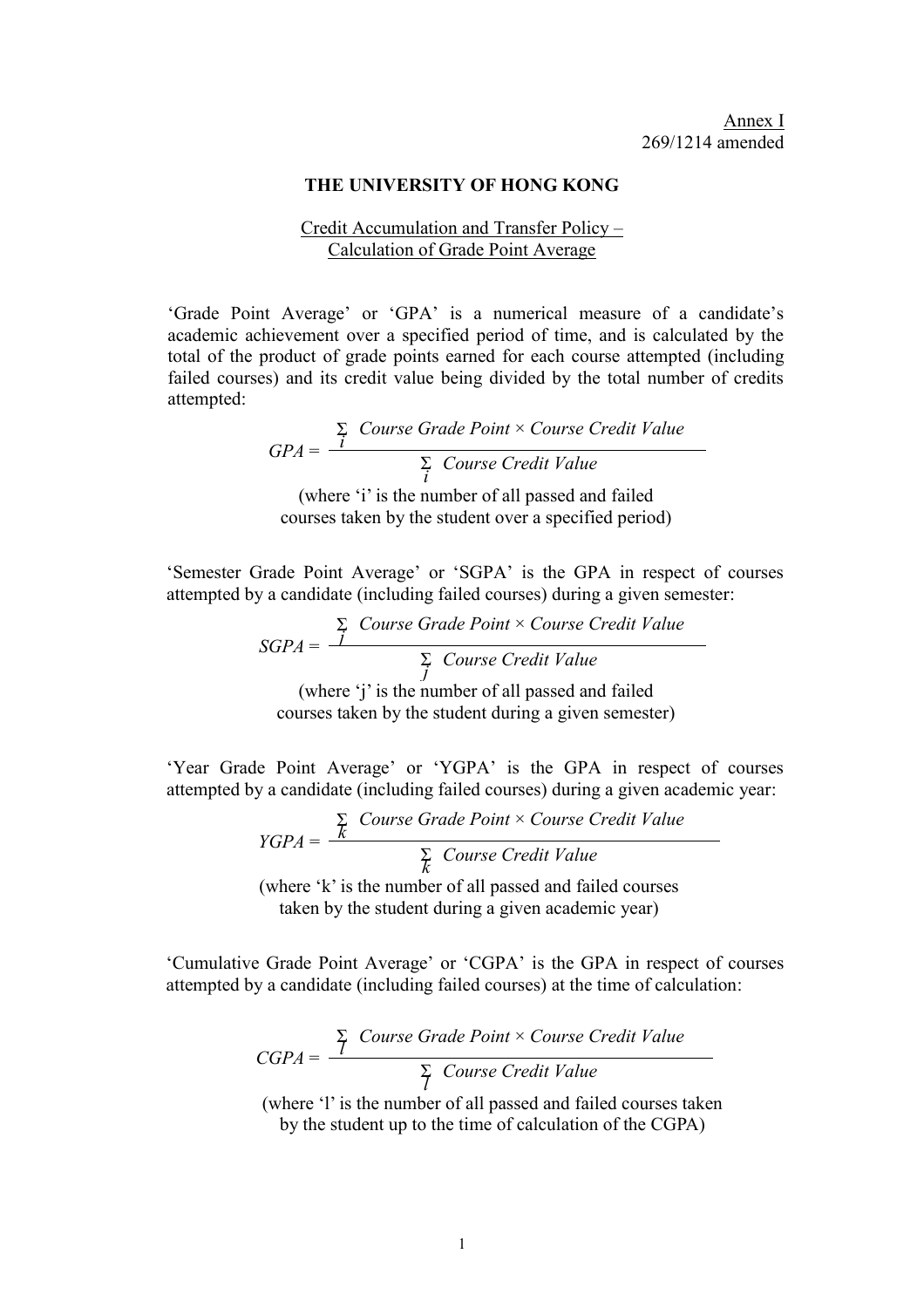'Graduation Grade Point Average' or 'GGPA'is the GPA in respect of courses attempted by a candidate (including failed courses) at the point of graduation:

$$
GGPA = \frac{\sum_{1} \text{Course Grade Point} \times \text{Course Credit Value}}{\sum_{1} \text{ Course Credit Value}}
$$
\n(where '1' is the number of all passed and failed courses taken by the student at the point of graduation)

subject to the proviso that for undergraduate students in the 2017-18 intake and thereafter who have successfully completed six Common Core courses, either five Common Core courses with the highest grades (covering all four Areas of Inquiry), or all six courses will be counted towards GGPA, depending on which generates the higher GGPA.

January 2015 Amended July 2017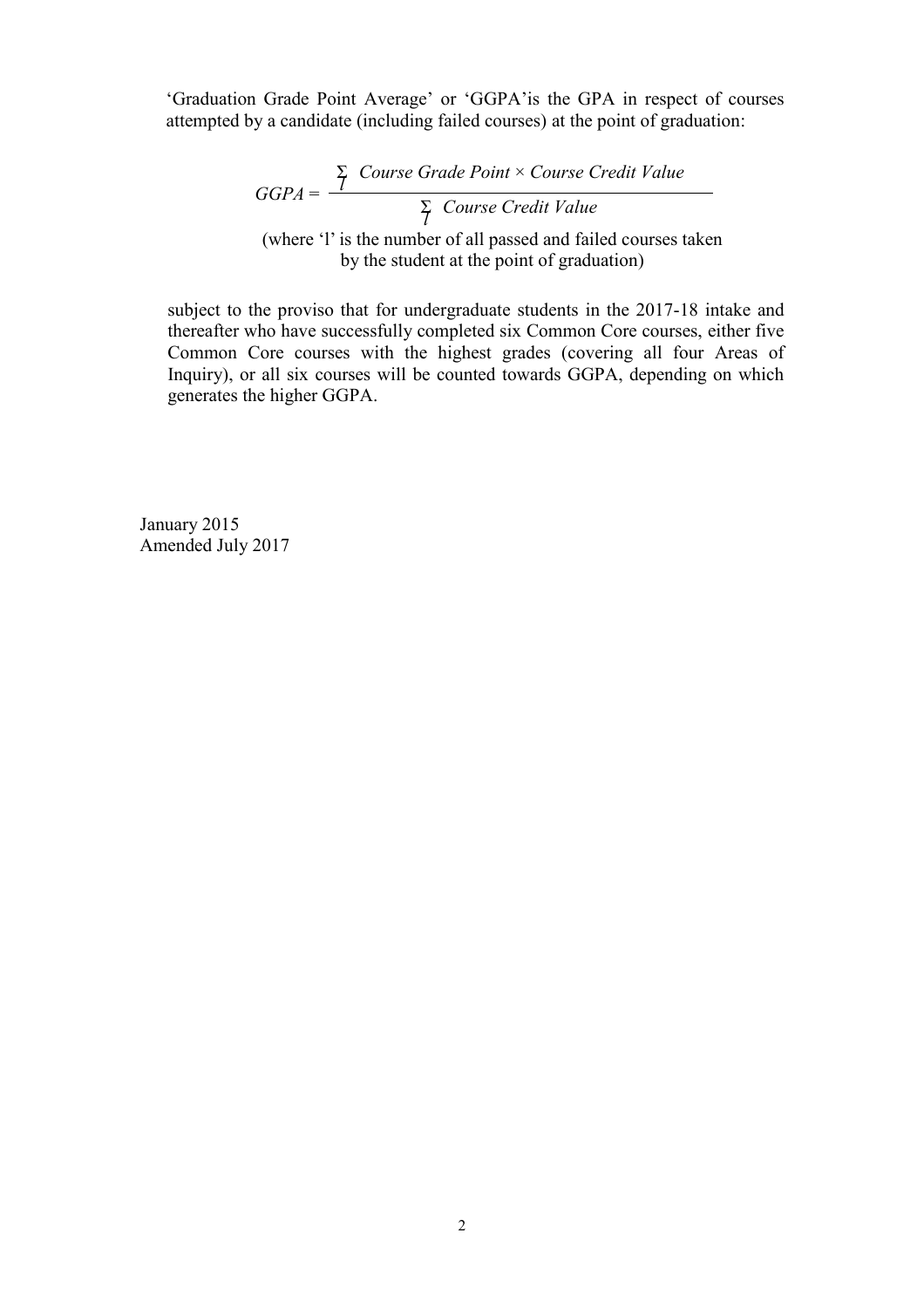## **THE UNIVERSITY OF HONG KONG**

#### Principles for Granting and Calculating Credit Transfer

### <span id="page-9-0"></span>1. Overriding Principles

- 1.1 Faculty Boards are the authority for approving credit transfer in accordance with the University's "Credit Accumulation and Transfer Policy", and the regulatory provisions and principles as approved by the Senate from time to time.
- 1.2 The HKU credit system is based on the ECTS (European Credit Transfer and Accumulation System) model, a "top-down" credit system which considers a full-time undergraduate course-load in all participating or ECTS-compliant institutions to be of similar academic value. A full year of study in one institution will be equal to a full year of study in a partner institution. Consequently, a semester of study in the two institutions will also be considered as equal in credit value under normal circumstances. This ECTS principle of equality of student effort overrides any other calculations (such as contact hours or assignment load) used in assigning credits to individual components of the curriculum.
- 1.3 Under the ECTS model, the purest form of credit transfer would be to assign a full year (in the case of an undergraduate curriculum, 60 credits) or a full semester (in the case of an undergraduate curriculum, 30 credits) of transfer credit to the student in much the same way that the University currently awards advanced standing. All institutions using the ECTS model accept that a full-time undergraduate student spends on average approximately 1,500 hours in learning activities over the course of a normal academic year, although the total can vary considerably from one institution to another, between programmes within a particular institution, and even among students in a single programme. Undergraduate courses completed in all ECTScompliant exchange institutions that use a similar 60-credit standard for dividing the academic year should therefore be awarded the same credit loading when transferred to HKU. The same principle applies to the calculation of credit transfer in the case of a taught postgraduate curriculum.
- 1.4 Grades gained by students in other institutions will not appear on student transcripts.
- 1.5 Save for some curricula which specifically require students to transfer credits and some which do not allow credit transfer owing to professional requirements, students should be allowed to decide whether they apply for the credits gained for courses which they complete while on exchange. If they so decide, they must apply for and obtain approval for the proposed credit transfer before departing on exchange.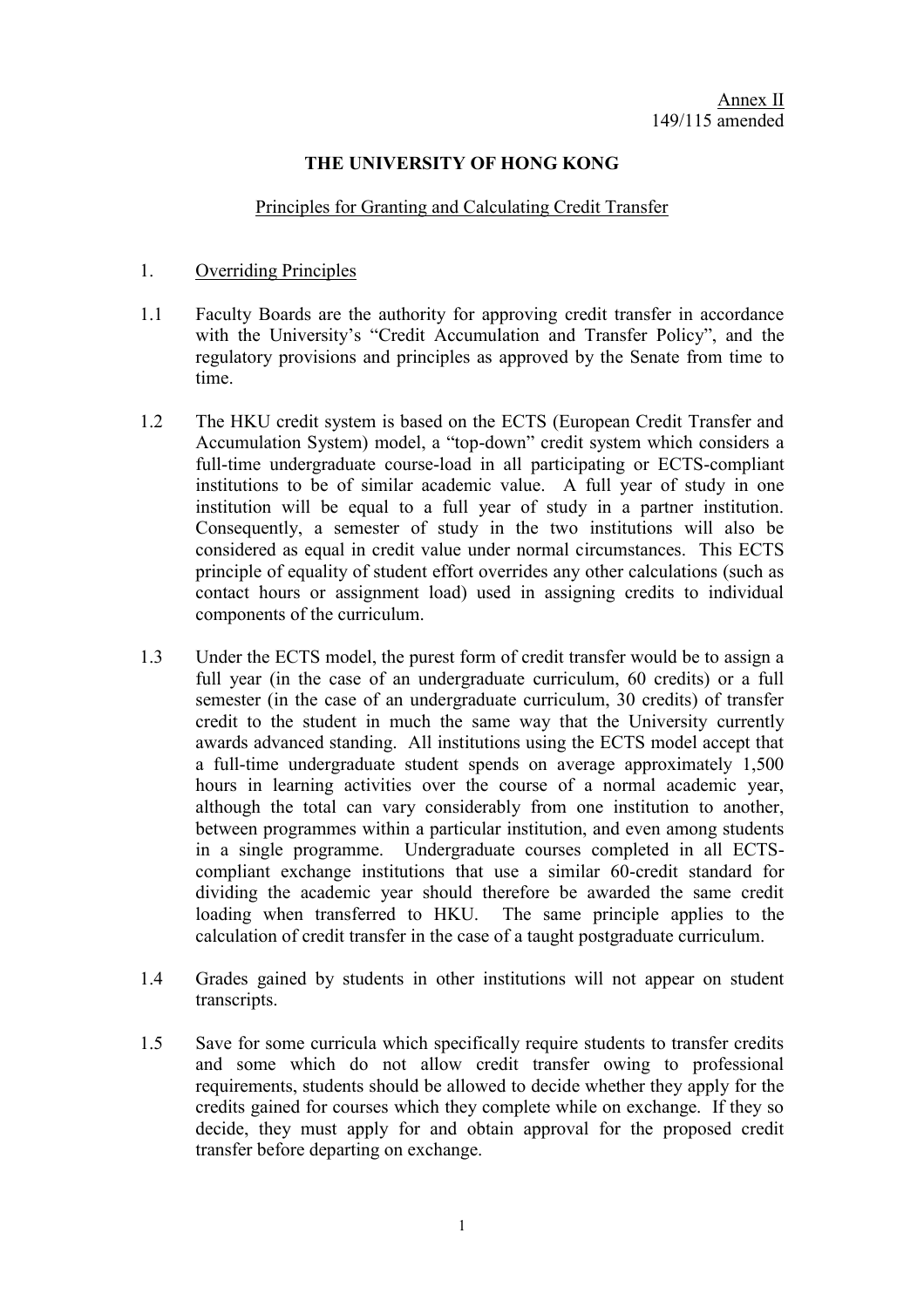- 1.6 In selecting new exchange partner institutions, care must be exercised to evaluate the academic standing of the proposed institutions before any exchange agreement is signed, so that students who study on exchange are awarded a proper equivalent of credit at HKU for the work that they undertake in the exchange institutions.
- 1.7 In case any major inconsistencies of practice among Faculties arise, the Vice-President and Pro-Vice-Chancellor (Teaching & Learning) will discuss with the Faculties concerned, and review the prevailing policy as he/she considers appropriate.

### 2. Undergraduate Curricula

- 2.1 Unless the course is judged to be unacceptable for credit transfer (*e.g.* remedial courses, courses with duplicate course content), the method of calculating the transfer of credits should normally follow the "top-down" approach, *i.e.* a semester of full-time study in an exchange institution should normally translate into a full semester's credit at HKU (*e.g.* in the case of an undergraduate curriculum, up to 30 credits per semester or up to 60 credits per year, subject to a maximum of 36 credits per semester or 72 credits per year). In making a decision, the Board of the student's home Faculty may take into account course content, hours of student learning, learning activities, learning outcomes, forms of assessment and appropriateness for HKU's curriculum or programme *etc*. In the case of a second major or a minor offered by another Faculty, that Faculty's advice must be solicited before a decision on credit transfer is made.
- 2.2 The HKU standard loading of 60 credit units per annum is not used by all ECTS-compliant institutions. Full-time credit loadings of 30 credits and 120 credits are also common. Exchange students transferring credits from these institutions must have their exchange credits doubled or halved respectively in order to arrive at a HKU equivalent of up to 60 credits.
- 2.3 Most UK universities still divide their academic years into three terms. In such cases, each term of work will be worth one-third (up to 20 credits) of the total annual load of up to 60 credits.
- 2.4 Some of HKU's overseas exchange partners do not use the ECTS method of credit accumulation and transfer, rendering credit transfer calculations difficult. This is particularly true of North American and Asian universities where a bewildering array of credit systems flourishes.
- 2.5 Many summer courses that are offered in partner institutions do not follow the ECTS mode, in which case Faculties should consider factors such as the total number of hours of academic work required for the summer course, course content, learning activities, learning outcomes, assessment *etc*., similar to the expectations which are at the core of the HKU credit system.
- 2.6 Faculty Boards must only allocate total transfer credits for a semester or a year of exchange study in multiples of 6 credits (though non-standard credit transfer is allowed for individual exchange courses). Direct transfer of credits from partner institutions according to the strict ECTS pattern suggested above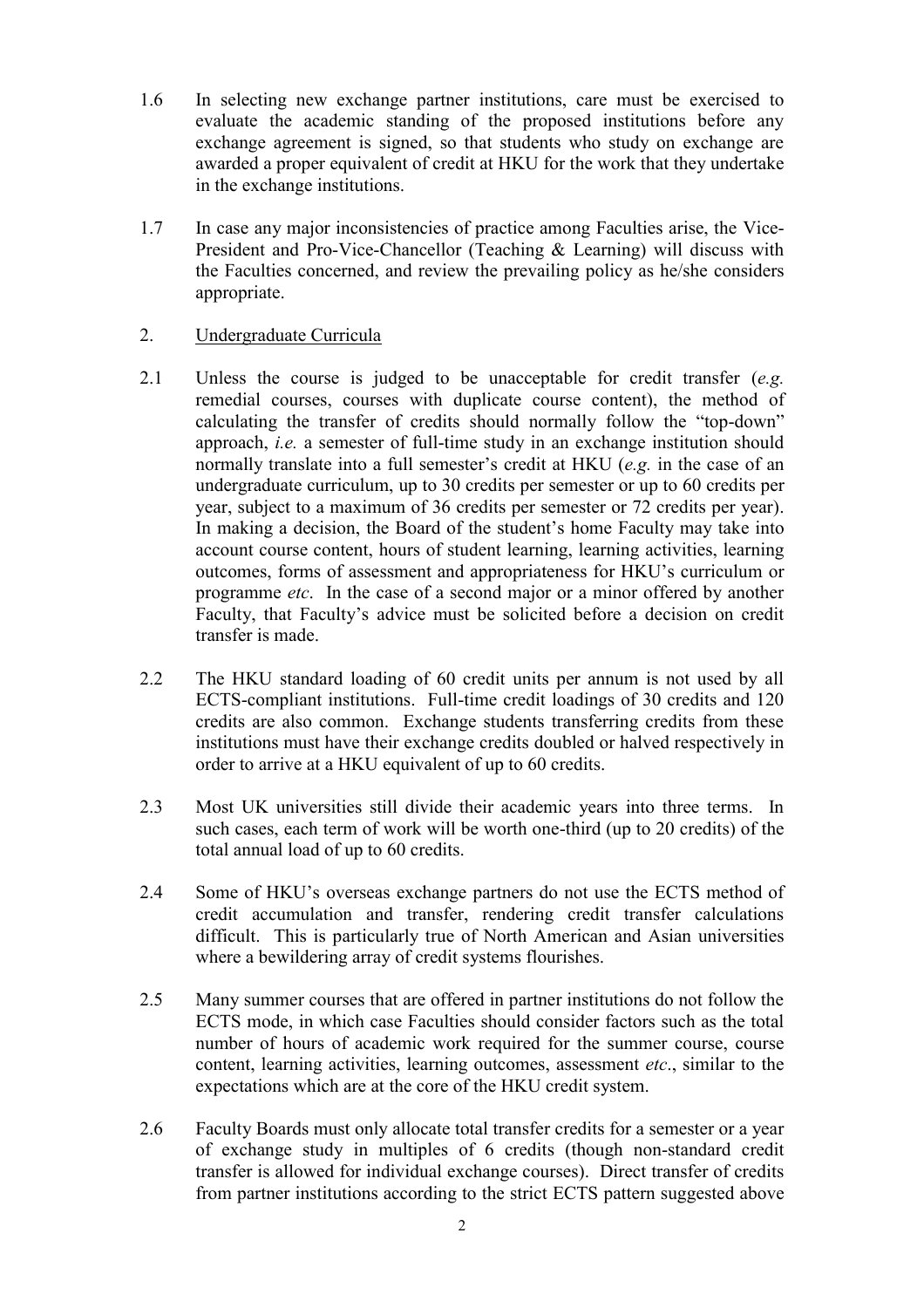may lead to a problem of "odd credits" being accumulated by students who go on exchange. The requirement for students to seek approval for their course selection and credit transfer before proceeding on exchange will provide them with the opportunity to minimize such problems where they may adversely influence completion of requirements for the disciplinary professional core or majors.

- 2.7 Odd credits derived from the calculation of credit transfer may be rounded up or down, for which reference may be made to the conversion table in **[Attachment I](#page-13-0)** (document 273/1114). "Odd credits" are not considered particularly problematic for elective courses. For instance, if the proper amount to be transferred from the exchange institution is only 5 credits, the Faculty ought to assess the content of the course and its equivalence with the required HKU course in order to determine whether the course can be accepted to fulfill a 6-credit requirement. It should be noted that the conversion table is intended for general reference only, and that Faculty Boards have the discretion to determine the rounding up or down of odd credits having regard to *e.g.* course content, hours of student learning, learning activities, learning outcomes, forms of assessment and appropriateness for HKU's curriculum or programme.
- 2.8 It is the responsibility of the student's home Faculty (in consultation with relevant programmes and/or other Faculties offering a major, minor or professional core) to determine whether a course completed on exchange is acceptable for a major, minor or professional core requirement in a specific curriculum, and only whole courses will be permitted for credit transfer in fulfillment of major, minor or professional core requirements. Any course which is rejected for a major, minor or professional core requirement may be considered as an elective course subject to the Faculty Board's approval. Before approval for credit transfer is given, exchange students may need to be reminded of the potential problems of "odd credits", and of the possibility that they may be required to complete more than 240 credits to fulfill the curriculum requirements if *e.g.* some of the credits that are transferred to HKU cannot be counted towards the major or professional core requirement. In these circumstances, it is the student's choice to accept or reject the terms of the credit transfer. In accordance with paragraph 2.3 of the University's "Credit Accumulation and Transfer Policy", no student in a 4-year undergraduate degree curriculum from 2012 should be required to complete more than 240 credits. Therefore, situations where more than 240 credits are required to be completed should be avoided as far as possible, in spite of the fact that any need for a student to complete more than 240 credits as a result of choosing to participate in exchange studies can be interpreted as resulting purely from student choice rather than institutional compulsion.

### 3. Taught Postgraduate Curricula

3.1 Where partner institutions do not adopt the ECTS model, the credit values of external courses should be converted using the "top-down" method by which a year of full-time (or part-time) study in another institution is deemed to be equivalent to a year of full-time (or part-time) study at HKU. Accordingly, the credit value of an external course should be converted as follows: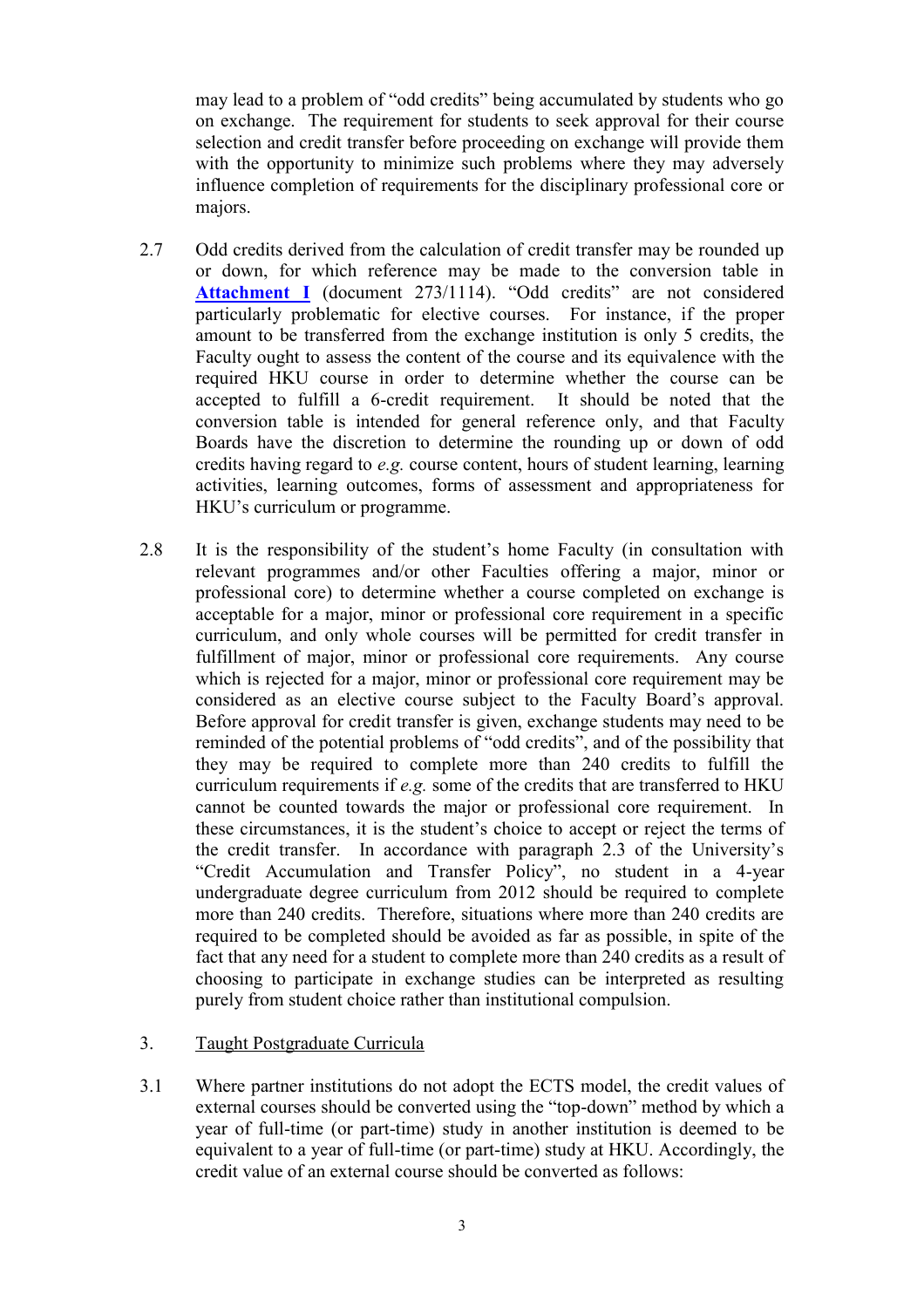Course credit value in another institution  $\times$  A year of full-time (or part-time) study load at HKU<br>  $\overline{A}$  year of full-time (or part-time) study load in another institution = Converted course credit value at HKU

3.2 The Faculty Board may exercise discretion as necessary to round up or down the converted credit values, so as to make them conform to multiples of 3.

January 2015 amended July 2017